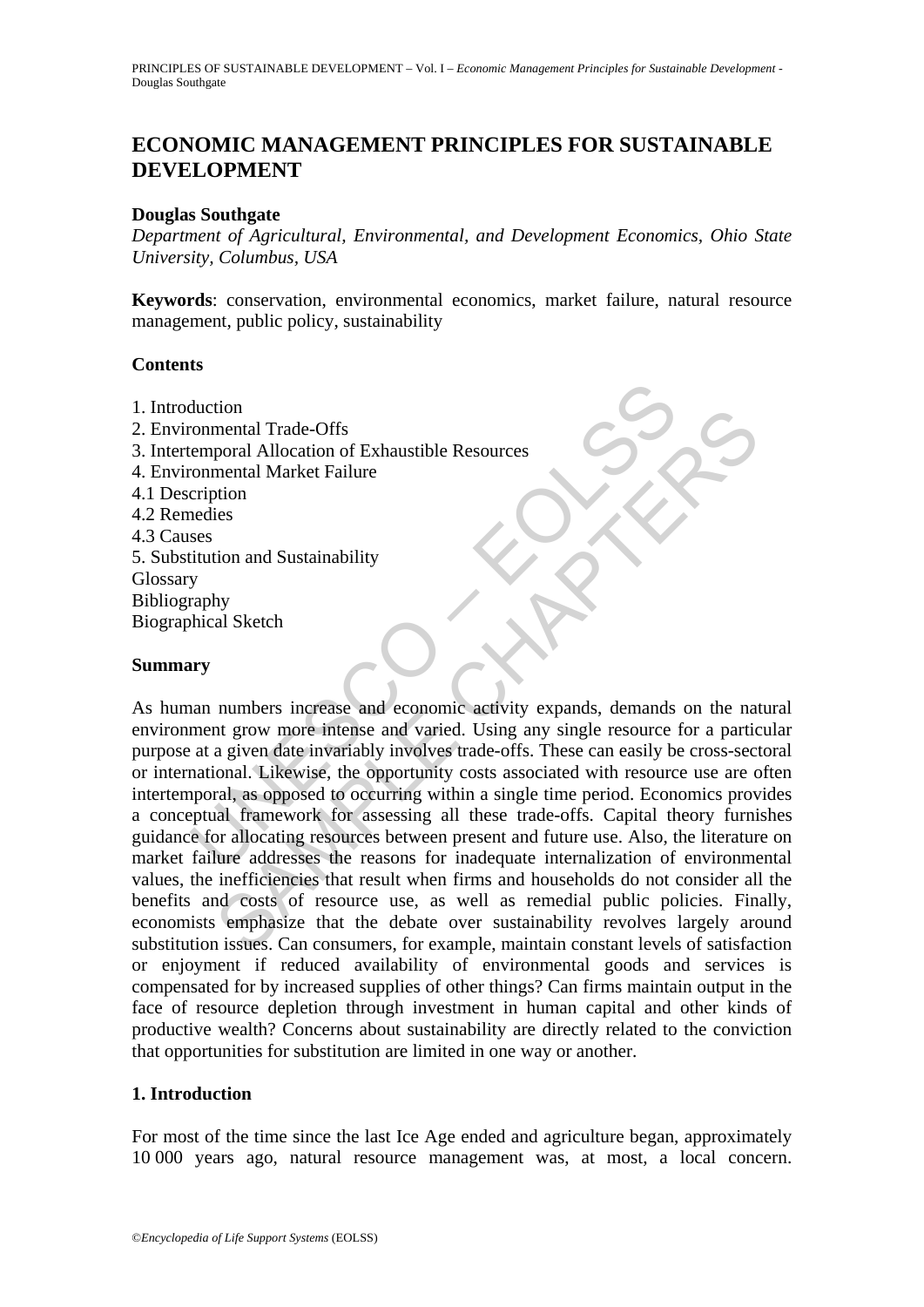Expressions of concern about resource exhaustion date back several centuries. But as long as the global population did not exceed a few hundred million and the vast majority of people farmed, relying almost entirely on muscle power provided by themselves and draft animals, the human footprint on the environment—to apply a modern idea—was transitory and light.

Things started to change 500 years ago. Sometimes involving trade and sometimes based on exploitation, international economic exchange grew. Human numbers did so as well. But even in 1798, when the first edition of Malthus's *magnum opus* was published, the global population had not yet reached one billion.

Malthus's model of population dynamics described human existence reasonably well existence through the 1700s, that is. Positing that human numbers increase exponentially whenever average living standards are above bare subsistence, while agricultural output only exhibits a linear growth trend, Malthus concluded that there is a stable demographic equilibrium in which everyone is minimally fed, clothed, and housed, nothing more and nothing less.

Solution dynamics described in that markets encosed in the section of bepolation of the set through the 1700s, that is. Positing that human numitally whenever average living standards are above bare subural output only exh When these observations were first offered, the historical basis for them was sound. Indeed, they were applicable in many parts of the world throughout the nineteenth century and into the twentieth. Even while Malthus was alive, though, population trends were starting to be driven by something other than heedless procreation during times of abundance and illness and starvation whenever food supplies came up short. As Malthus acknowledged in the second edition of his book, published in 1803, people can be motivated by a desire for self-improvement, acquiring skills, finding ways around environmental impediments to material progress, and limiting their fertility.

Ily whenever average living standards are above bare subsistence, well output only exhibits a linear growth trend, Malthus concluded that there operaphic equilibrium in which everyone is minimally fed, elothed, thing more In modern times, more and more people have enjoyed the opportunities for selfimprovement that markets provide. As a result, something inconceivable to Malthusians (past and present) has occurred. Human numbers have increased, from approximately 800 million in 1800 to six billion at the beginning of the twenty-first century, while the real value of global output has gone up forty-fold. Moreover, as Johnson (2000), an agricultural economist, explains, the benefits of this expansion—in terms of longer lives, better diets, and all other measures—have spread around the world. To be sure, simultaneous growth in the population and average living standards has made environmental management more of a challenge. The real question to be addressed is whether this challenge will continue to be overcome, as it has been consistently during the past two centuries. The prospects for doing this will be enhanced if management guidelines suggested by economic analysis are applied. Whether or not this occurs, of course, depends on the outcome of political interchange, which certainly is not driven exclusively, or even primarily, by efficiency and other criteria that economists use to assess management and policy choices.

## **2. Environmental Trade-Offs**

A suitable point of departure for a discussion of economic principles for the sustainable management of natural resources is an assessment of the various linkages that exist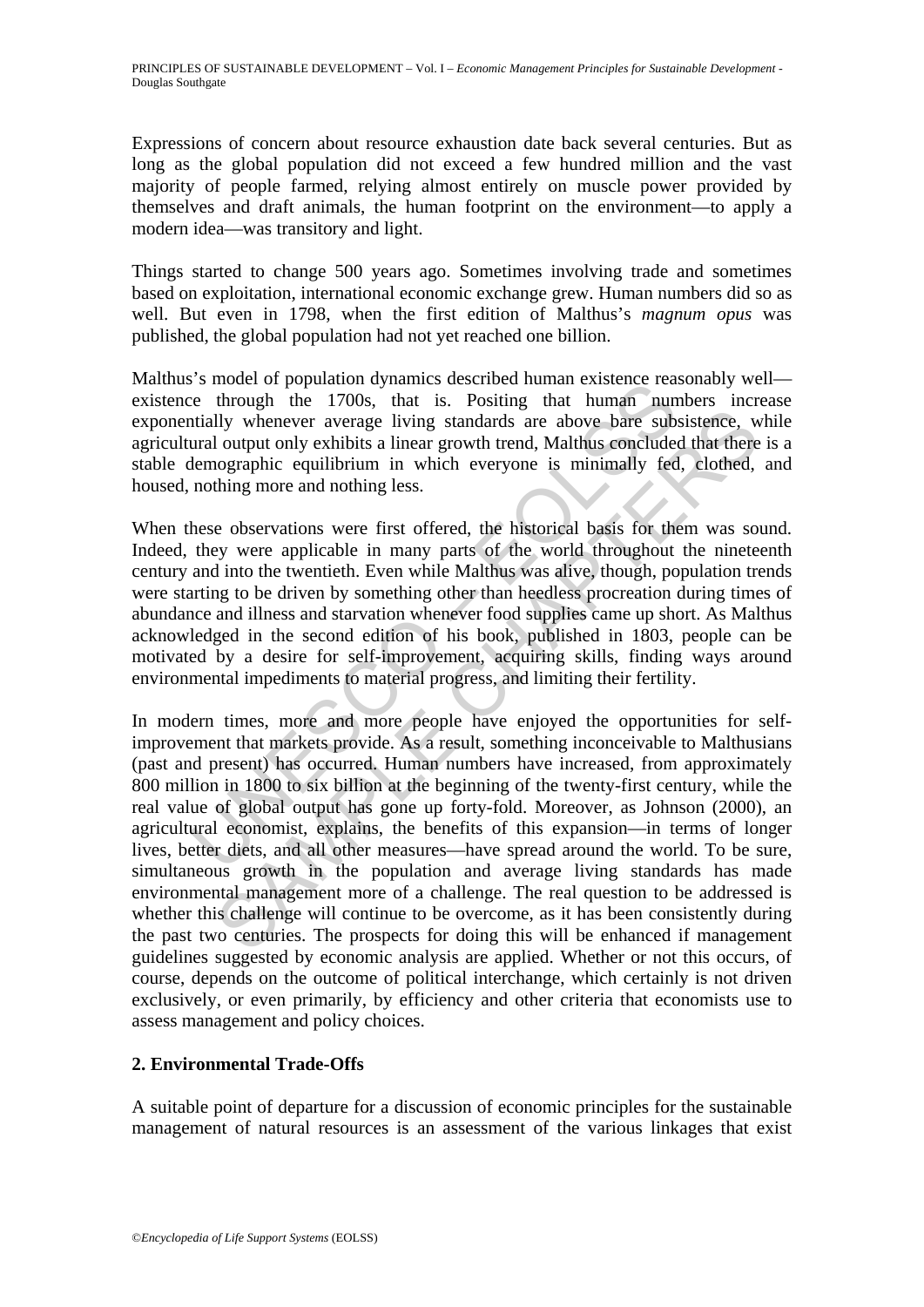between an economy and the natural environment. These linkages are expressed in Figure 1.



(Source: Regional economics course notes, Emeritus Professor D. Chappelle, Michigan State University)

Represented at the top of the figure are the agents and relations identified early in any introductory economics class or textbook. Conveniently, although a little abstractly, economists divide agents between two broad groups: firms and households. The former group uses labor and other inputs provided by the latter to manufacture goods and services, which are consumed by households. Corresponding to the exchange of inputs and outputs, of course, are flows of monetary compensation, which have been left out of Figure 1.

Natural resources may or may not be mentioned in an introductory course or textbook as firms' decisions about input-output combinations, households' choices regarding purchases, work, and leisure, and the performance of markets that coordinate these decisions and choices, are examined. If they are mentioned, the first linkage between the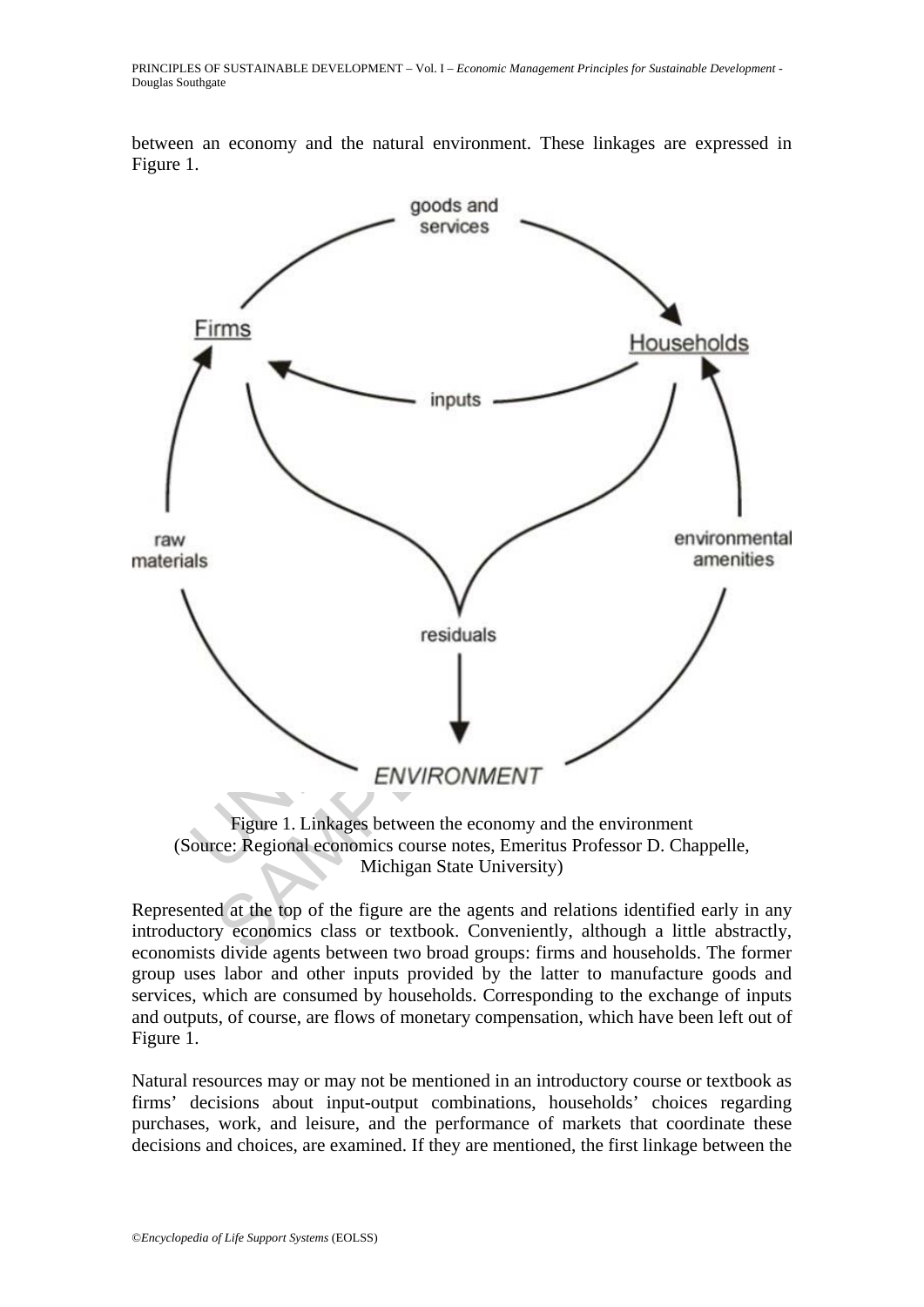environment and the economy depicted in Figure 1, which has to do with the supply of raw materials, is apt to be stressed.

All infratemporal aspects of the allocation of labor and other inputs apply as well to environmental factors of production. Competition over energy, for example, occurs among various consuming sectors. Likewise, resources must be divided up within any single sector. But allocating environmental inputs also has an intertemporal dimension if current extraction impinges at all on future resource availability and consumption. This can occur if depletion of deposits that are unusually productive or readily accessible obliges a switch to inferior deposits. In addition, available stocks may simply be insufficient to satisfy all current and future demands.

complicating the task of managing environmental resources wise<br>e use can be made of many of the places where raw materials natu<br>d in Figure 1, the environment, along with being a source of<br>s a cleansing function, receiving is example the control management requires the same since the can be made of many of the places where raw materials naturally occurs in Figure 1, the environment, along with being a source of raw mater cleansing function, Further complicating the task of managing environmental resources wisely is that more than one use can be made of many of the places where raw materials naturally occur. As indicated in Figure 1, the environment, along with being a source of raw materials, performs a cleansing function, receiving and neutralizing the physical residuals of production and consumption. As long as residual flows do not strain this function, then emitting wastes is, for all intents and purposes, costless. However, as emissions increase and the capacity for neutralization is placed under ever more pressure, environmental quality suffers, thereby reducing raw material availability. For example, using a stream to carry away large volumes of industrial or municipal pollutants may so impair water quality that it can no longer be used as an irrigation source.

A third linkage between the economy and the environment is depicted in Figure 1. Different from raw materials, which are combined with labor and other factors to produce the goods and services consumed by households, environmental amenities are consumed directly by people. These include scenic views and clean ambient conditions. Environmental disamenities, which also are consumed directly by households, exist as well, because of raw material extraction or residual flows above what the environment can accommodate. Contamination of free-flowing rivers suitable for swimming and fishing, and smog resulting from vehicular traffic, are two examples.

To summarize, environmental management requires the assessment of opportunity costs of little relevance to the allocation of, say, loaves of bread or person-days of labor. Choices about when to make use of natural resource commodities have to be made. Furthermore, trade-offs between different uses of the same site must be faced. In particular, due consideration must be given to the value of alternative uses that are sacrificed whenever a particular site is set aside solely for resource extraction, for waste disposal, or as a source of environmental amenities.

-

- -
- -

# TO ACCESS ALL THE **18 PAGES** OF THIS CHAPTER, Visit: [http://www.eolss.net/Eolss-sampleAllChapter.aspx](https://www.eolss.net/ebooklib/sc_cart.aspx?File=E1-46A-01-01)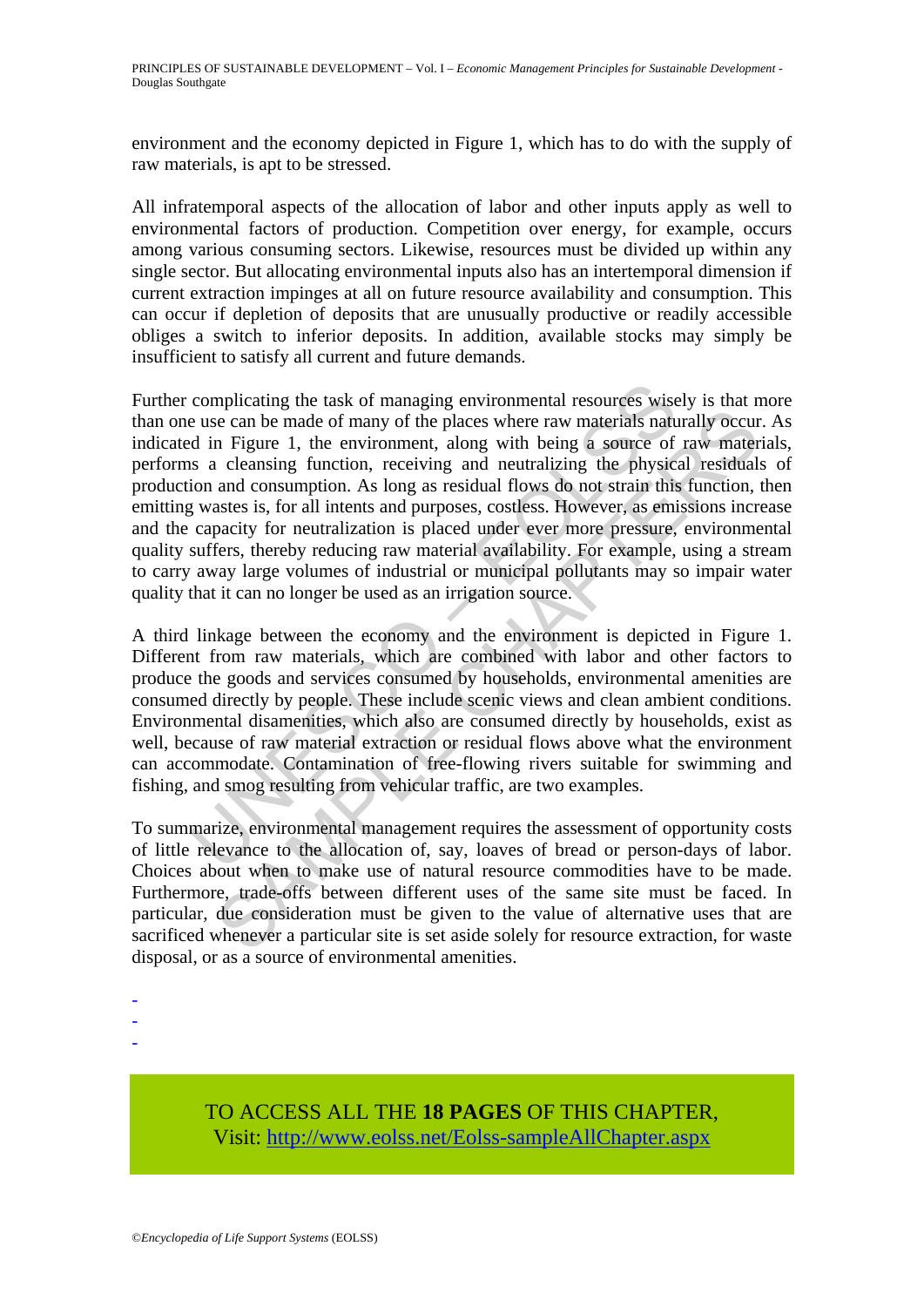#### **Bibliography**

Ahmad Y. J. El Sarafy S. and Lutz E. (1989). *Environmental Accounting for Sustainable Development*. Washington, DC: World Bank. [An overview of natural resource accounting, which is undertaken to incorporate the costs of natural resource depletion in macroeconomic accounts.]

Baumol W. J. and Oates W. E. (1988). *The Theory of Environmental Policy: Externalities, Public Outlays, and the Quality of Life*, Second Edition. Englewood Cliffs, New Jersey: Prentice-Hall. [An advanced overview of economic theory relating to environmental issues.]

Bromley D. W. (1989). Entitlements, missing markets, and environmental uncertainty. *Journal of Environmental Economics and Management* **17**(2), 181–194. [A critique of standard applications of the efficiency criterion to environmental issues.]

Brown S. P. A. and Wolk D. (2000). Natural resource scarcity and technological change. *Economic and Financial Review* **1**, 2–13. Dallas: US Federal Reserve Bank. [An updating of previous research, carried out by A. Fisher, J. Hartwick and N. Olewiler, W. Nordhaus, and others, that addresses trends in the scarcity of exhaustible natural resources.]

Chapman D. (1999). *Environmental Economics: Theory, Applications, and Policy*. Reading, Massachusetts: Addison-Wesley. [An introductory text.]

Ciriacy-Wantrup S. V. (1968). *Resource Economics: Economics and Policies*, Third Edition. Berkeley: University of California Press. [A presentation of the "safe-minimum-standard" criterion for taking decisions when the future consequences of resource depletion are uncertain and irreversible.]

Daly H. (1990). Some operational principles of sustainable development. *Ecological Economics* **2**(1), 1– 6. [An exploration of sustainability issues based on the view that limited opportunities exist to substitute between natural resources and other goods, services, and inputs.]

Ellerman A. D. Joskow P. L. Schmalensee R. Montero J. P. and Bailey E. M. (2000). *Markets for Clean Air: The U.S. Acid Rain Program*. Cambridge, UK: Cambridge University Press. [A thorough assessment of tradable emissions permits as a tool of environmental policy.]

Gordon H. S. (1954). The economic theory of a common property resource: the fishery. *Journal of Political Economy* **62**(2), 124–142. [The seminal contribution to the economic literature on open access problems.]

F. A. a. a. w. w. a. a. b. (2000). Fordual resource stacking and echinological radiin<br>
F. Review 1, 2-13. Dallas: US Federal Reserve Bank. [An updating of previous<br>
Fisher, J. Hartwick and N. Olewiler, W. Nordhaus, and ot sher, J. Hartwick and N. Olewiler, W. Nordhaus, and others, that addresses trends in<br>that sittels natural resources.]<br>
1. (1999). *Environmental* Economics: Theory, Applications, and Policy. Rea<br>
is: Addison-Wesley. [An in Hartwick J. M. (1977). Intergenerational equity and the investing of rents from exhaustible resources. *American Economic Review* **67**(5), 972–974. [A theoretical explanation that economic well-being can be sustained in spite of natural resource depletion if the rents earned from depletion are used to build up nonenvironmental productive assets.]

Hotelling H. (1931). The economics of exhaustible resources. *Journal of Political Economy* **39**(2), 137– 175. [The seminal contribution to the economic literature on intertemporal allocation of exhaustible resources.]

Johnson D. G. (2000). Population, food, and knowledge. *American Economic Review* **90**(1), 1–14. [An overview and analysis of dramatic and widespread human progress during the two centuries since the first edition of Malthus's *magnum opus* was published.]

Malthus T. R. Winch D. eds. (1992). *Malthus: An Essay on the Principle of Population*, 426 pp. Cambridge, UK: Cambridge University Press. [An edition of the classic treatise on population, of 1798, based on the authoritative variorum of the mature versions of the essay published in the period 1803– 1826. In the essay what came to be known as Malthusian demographic equilibrium was originally presented.]

McInerney J. (1976). The simple analytics of natural resource economics. *Journal of Agricultural Economics* 27(1), 31–52. [A nontechnical explanation of Hotelling's Rule and other criteria for efficient natural resource management.]

Meadows D. H. Meadows D. L. Randers J. and Behrens W. W. (1972). *The Limits to Growth*. New York: Universe Books. [The report of simulation modeling, sponsored by the Club of Rome, that indicated that environmental depletion will soon lead to demographic and economic collapse.]